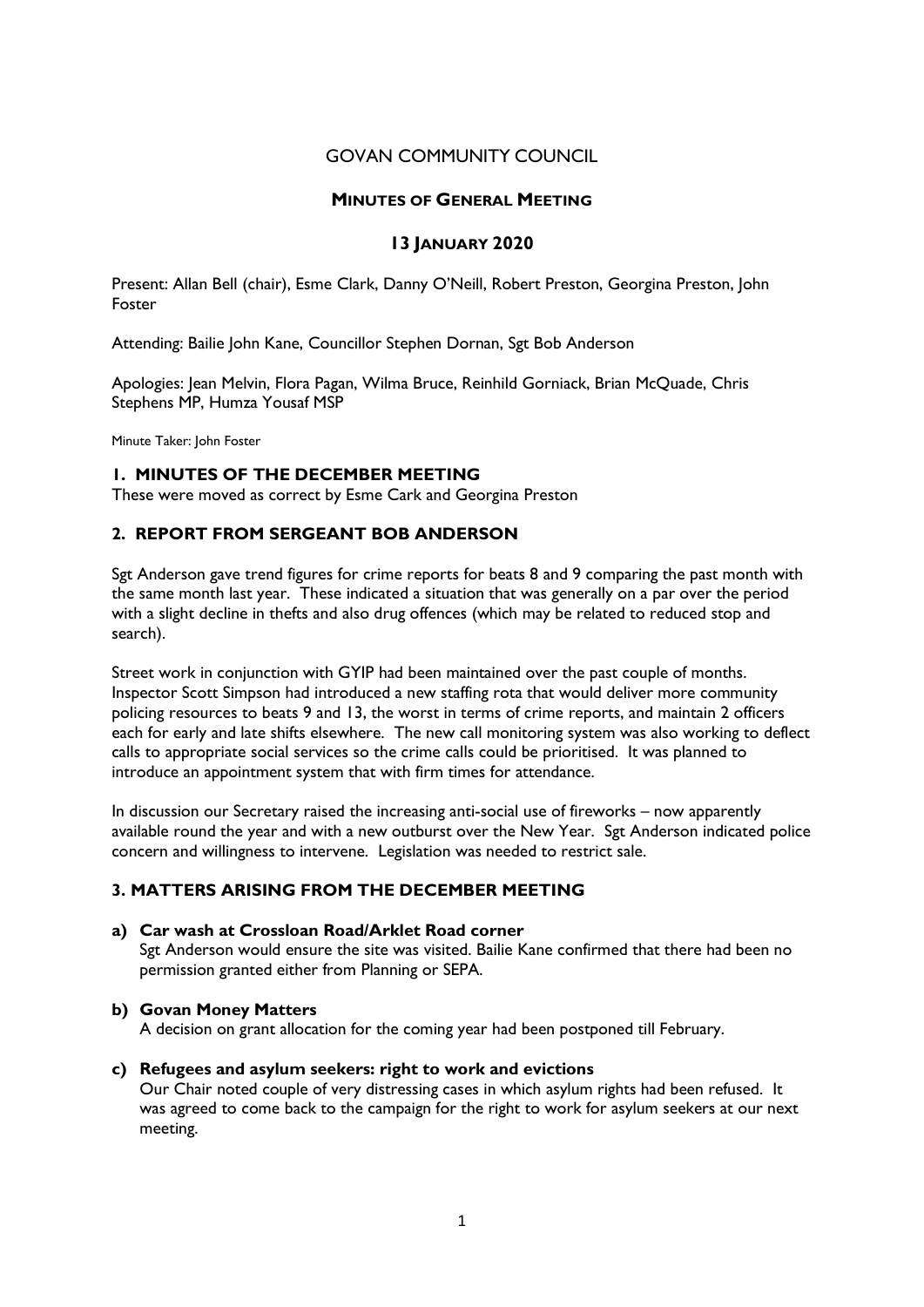### d) Freedom of Information request regarding crime statistics

A response had been received from Police Scotland refusing the provision of local crime statistics on the ground that they were publicly available. It was noted that this availability was only for Council Wards, which were very large, and not for community council areas. It was AGREED to write back indicating that we wanted statistics for Beats 8 (Elderpark) and 9 (Central Govan) that covered the Community Council area.

### e) Blocked gullies, road flooding

The gullies at 233 to 235 Langlands Road remained blocked and flooded – as was Govan Road, southside, at Govan Cross at the pedestrian crossing.

### f) Petition on legal position of pre-1989 Housing Association tenants

Responses to the petition had been received from the Scottish Government, the First Tier Tribunal and COSLA. A response had been sent from Central Govan Tenants Association before Christmas indicating that the Association at its meeting in December did not find these responses adequate or offering any resolution to the issue of unduly high rent assessments based on legally faulty procedures and the precedents thereby set for subsequent rent setting. It was hoped that there would be a hearing before the Petitions Committee early in 2020.

# g) Transport (Scotland) Act: purchase of First Bus fleet

A response had been received to our letter to Council Leader Susan Aitken which confirmed that it was likely that the sale of First Bus stock would be announced this January, that the Council now had legal powers under the Act to bid and that a consultation meeting had been organised with neighbouring local authorities this month to explore a regional approach to service provision. The meeting noted, however, that no feasibility study had yet been undertaken and hence the Council might well find itself unable to make a speedy decision – especially if other buyers were in the market for First Bus stock. It was also noted that this had been a concern of the public meeting organised in December by Keep Glasgow Moving and attended by our Vice Chair.

It was therefore AGREED to write back to the Leader of the Council indicating our concern, the urgency of ensuring that the City Council was in a position to bid and stressing the danger that without such urgent preparatory work there was a significant danger that a bid would be made by another commercial buyer.

#### h) Cleansing Services: following through decisions of the Strategy meeting

There had still been no response to our letter to the Scottish Government Finance Secretary stressing the serious consequences for health and well-being of the cuts imposed on City Council services, particularly Cleansing. This became all the more relevant given the proximity of another round of cuts.

#### i) Paving of Govan Road and Burleigh Street area – access by emergency vehicles and enforcement of parking restrictions

Sgt Anderson took note of the potential dangers outlined by our Chair and indicated that he would a) alert officers to the need to act on any vehicle obstructing the highway and b) ask Jim Kane to send parking wardens to patrol the area.

#### j) Elder Park

Our Secretary expressed concern that, while it was very welcome that a significant area was now being made over for the growing of wild flowers, there would not be an adequate level of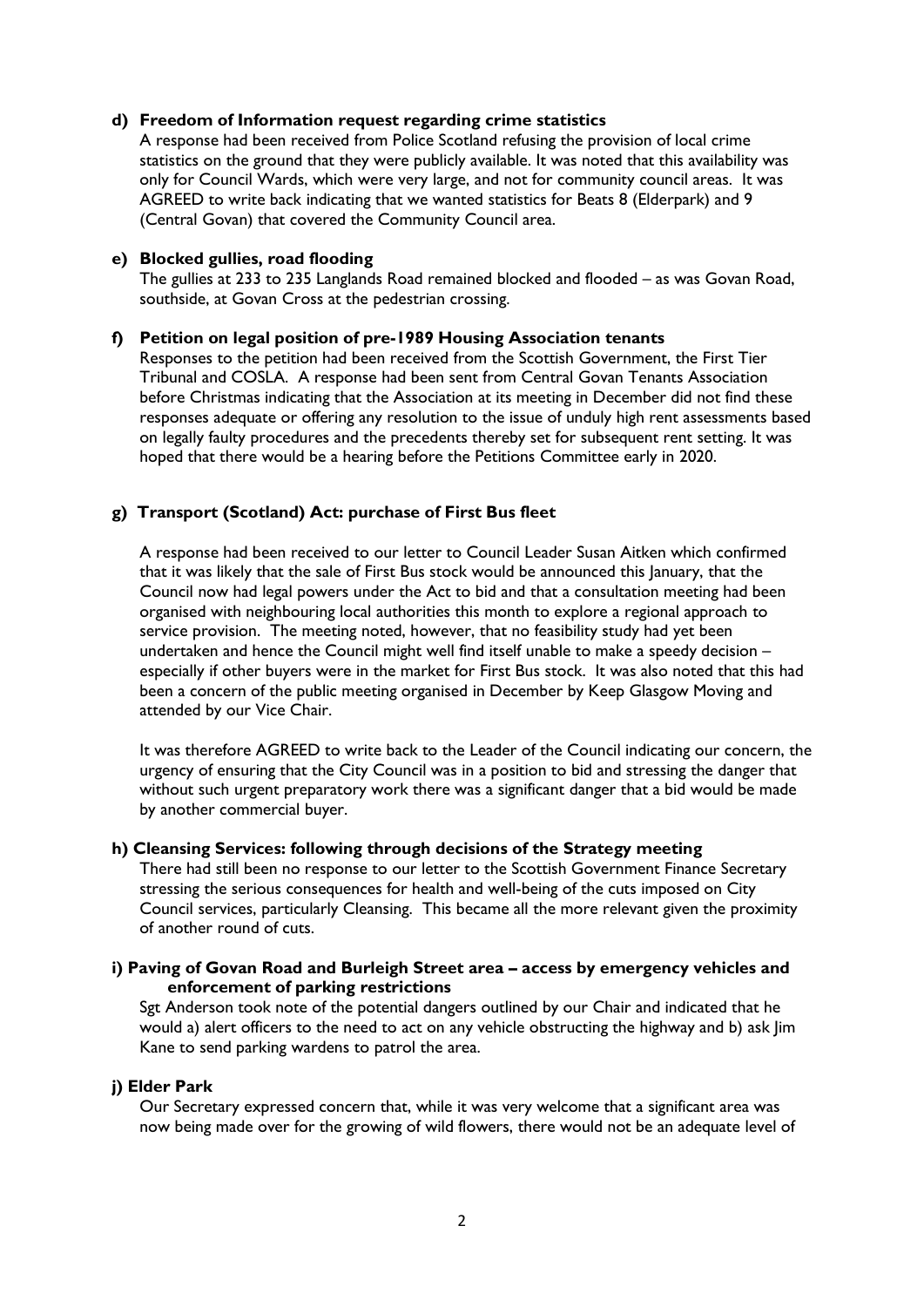maintenance and professional gardening oversight. Bailie Kane noted that significant areas of land under Council control would also be made over for wild flowers in the interests of carbon reduction and low maintenance.

### k) Paul Macalinden: concerts in Elder Park Library

The next would be between 1 p.m. and 2.30 on 23 January. Attendance was important to maintain funding.

### l) Proposals for the redevelopment of the Lyceum

Bailie Kane indicated that there might be developments to report at the next meeting.

#### m) Asda: actions to reduce conditions of work of employees

Conditions had worsened since employees had been required to sign a declaration allowing their hours of work to be changed by the firm at will. We had had no response to our letter.

#### n) Community Finance

Our Secretary indicated that it was highly likely that the Community Council would receive a grant of £1000 to be used for worthy causes locally. We would return to issues of disbursement at the next meeting

### o) Govan Boxing Club

Cllr Dornan indicated that a solution may have been found to the issue of a permanent base.

# COMMUNITY COUNCIL ORGANISATION

#### a) Audited Accounts

Audited accounts had now been submitted

#### b) Computing equipment

Our Secretary would be completing the application for funding from the City Council in the next month to cover the £500 cost of a laptop plus printer/scanner.

# 5. PLANNING

#### There were no new applications.

# 6. CORRESPONDENCE AND SECRETARY'S REPORT

#### a) Graving Dock

Our Secretary reported that she had been approached by Tom Laurie, who was working in association with New City Vision, with what appeared to be very useful plans for the restoration of the historic features of the graving dock as part of a phased redevelopment that would include a greater level of community usage.

# b) Scottish Civic Trust

An invitation had been received for prize nominations for local community-led projects for the redevelopment of the built environment. It was agreed to come back to this at the next meeting

#### c) Early Engagement National Planning Framework

Notification of a website hub to enable community participation in national discussion of initiatives for sustainable inclusive growth ahead of the 2050 Scottish Planning Roadshow.

# d) Community Council collections for local charities